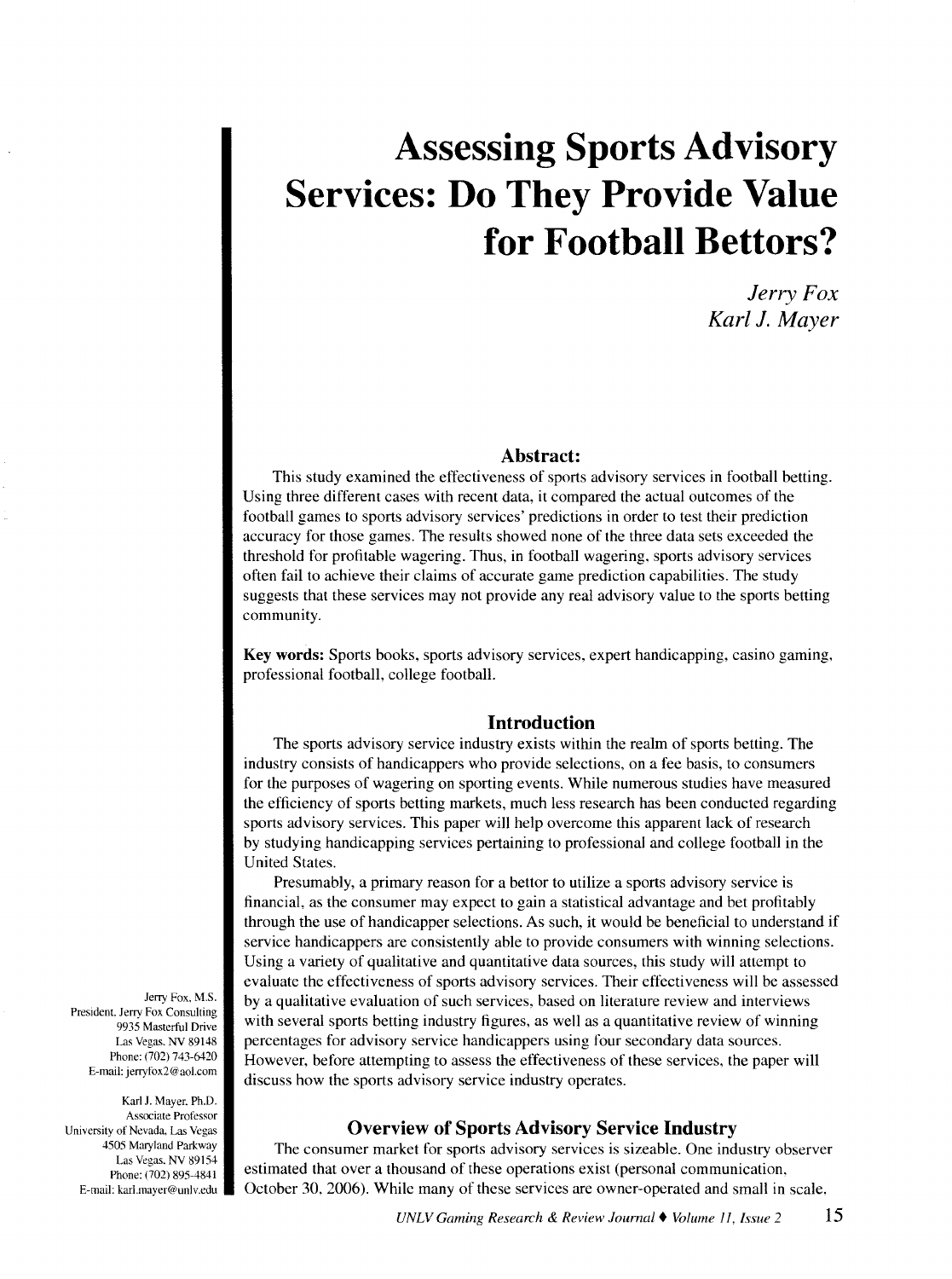others are quite large. For example, Winning Edge International [stock symbol WNED] is a publicly traded firm, and had annual revenues for handicapping information sales of \$4.8 million during the fiscal year ended July 31. 2006. These figures are indicative of a relatively large market. Given the sizeable amount of consumer spending on these services, it would be beneficial to understand if consumer activity and confidence in this market arc justified by the services that are provided. Traxler (2004) questioned the legality of sports advisory services. which could be argued to be in violation of federal laws pertaining to "information assisting in the placing of bets or wagers". However, this study will not examine the legality of sports advisory services. It is assumed that such services will continue to operate, so this paper evaluates the industry on an "as is" basis.

Several industry terms are used in this paper and need to be clarified. For instance, a *sports advisory service* is a business which charges a fee to consumers for selections on sporting events, for the purposes of sports wagering. A *handicapper* is an individual who analyzes information pertaining to a sporting event for the purposes of making a betting selection. Further, the term *sen*1*ice handicapper* refers to an individual who issues selections for a sports advisory service. Since many sports advisory services consist of a single operator, the term *service handicapper* is often synonymous with *sports advisory service.* One widely used betting term used in this paper is the *total* or *over/under,* which refers to a projected number of points that will be scored by both teams (combined) in a single football game.

Sports books that accept wagers on football utilize a pricing structure which creates a statistical house advantage. To overcome this statistical advantage and bet profitably, a basic strategy bettor must make winning selections at a rate greater than 52.4 percent of the time (this calculation is explained later). Previous studies have indicated that sports betting markets operate much like financial markets, and are generally efficient. In both markets, the concept of efficiency states that all available information is reflected in current market prices. Thus, an effective sports advisory service must be able to overcome the house advantage as well the inherent efficiency in the football betting market.

The size of the sports advisory service industry makes it too large to be completely reviewed in the scope of a single paper. This paper is intended to review only one aspect of the industry - the effectiveness of the overall sports advisory service industry for football bettors. While sports advisory services provide information on all sports, the results in this

study are limited to National Football League and NCAA Division lA college football wagering; separate research would need to be conducted for other sports. This paper reviews the overall industry, and is not intended to evaluate specific individual services. Also, because the industry is fundamentally designed to charge for the selections it offers, using a complete census of sports advisory services would be cost prohibitive, so a sample of firms was used instead. The secondary data used for evaluation in this study are limited to information available from free sources, including Internet monitoring services and posted results from handicapping contests and Internet sports advisory service sites.

As its most significant source of data, this paper utilizes the National Sports Monitor, a website which tracks the win/loss records of sports advisory services. The business model for this website includes the referral of customers to those services which are recording the best records; the website also accepts advertising from various sports advisory services. These factors could present a potential conflict of interest on the part of the monitoring service. However, the site utilizes several safeguards to increase the likelihood of accurate tracking, which is discussed later in the methodology section. Based on these safeguards, it is believed that the resulting data in this paper are unbiased for the purpose of performing a quantitative review of sports advisory services.

*A sports advisory service is a business which charges a fee to consumers for selections on sporting events, for the purposes of sports wagering.*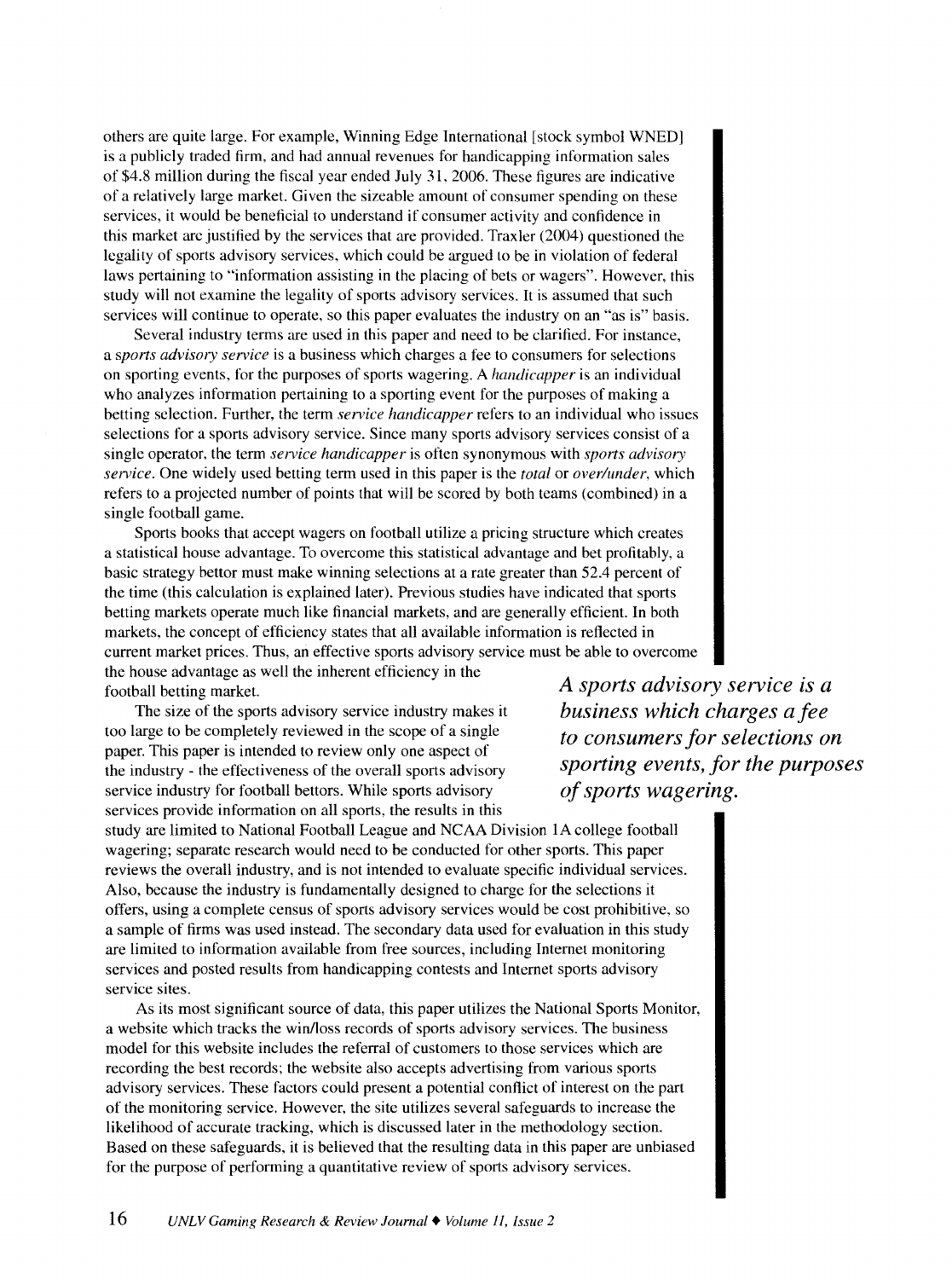*Assessing Sports Advisory Sen•ices: Do They Provide Value for Football Bettors?*  Secondary data in this study are sampled for a given point spread on a game. The summaries in this study do not take into account the effects of point spread (or total) moves during a particular week of sports betting market activity. Such line changes can affect the win or loss outcome, both for a gambler and for the success rate calculated for a service handicapper. To minimize this factor. this paper generally attempts to utilize the point spread or total recorded by an impartial source at the time a selection was released by a sports advisory service.

The study involves services which charge a fee for selections. In concept, a consumer of sports advisory services would need their betting results to not only be profitable, but would also need to cover the cost of the service fees. However, this premium is impossible to calculate, since such fees may vary widely among individual services. and individual bettors would employ different wagering practices, including the amount of their average bet. Based on these factors, this paper docs not incorporate any service fees (or income tax effects) into the calculation of minimum accuracy required for profitable betting.

Several assumptions were made in order to conduct the review of numerical data in this paper. This paper utilizes a percentage threshold as the proportion of winning bets required to break even. The calculation incorporates the standard Nevada odds system for football wagering, which occasionally deviates for certain contests based on market conditions (for example, a bet may require a wager of 120 units rather than the standard 110 units). Such deviations are considered immaterial for the purposes of this paper. The breakeven threshold assumes basic strategy for football betting, consisting of individual bets on sides (point spreads) or totals. The threshold calculation does not account for other types of wagering activity, such as parlays (bets which consist of multiple games), teasers (wagers which utilize alternative point spreads or totals), money lines (bets based on odds rather than point spreads), propositions (exotic wagers based on outcomes not directly associated with the final spread or total), or other bets.

The threshold for profitable wagering is herein defined as the winning percentage required by a bettor to overcome the house advantage built into football betting. Sports books typically require a bettor to wager 110 units, where a winning bet returns an additional 100 units, and a losing bet is kept by the house. Assuming that separate \$110 bets result in two-way action (different bettors wagering on opposite sides of the same contest), the sports book achieves its house advantage by collecting \$220 in total wagers, while paying out only \$210 to the winning bettor. Vergin and Scriabin (1978) describe the calculation of breakeven wagering from the perspective of the bettor. To determine the proportion of winning bets,  $p$ , set the expected winnings equal to the expected losses, or  $p(100) = (1-p)(110).$ 

Solving the above equation yields  $p = 0.524$ , where winning wagering requires a winning percentage of at least 52.4. Thus, 52.4 percent is used in this study as the threshold for profitable wagering. This paper also refers to *random* wagering results. It is assumed that wagers consisting of purely random selections would result in a winning percentage of 50.0. The next section of this paper discusses the depth interviews that were conducted and the literature that was reviewed pertaining to the sports advisory service industry.

#### **Industry Depth Interviews**

In order to go beyond the available base of published literature, depth interviews were conducted with certain individuals noted for their knowledge within the sports betting community. These key individuals are all located in Las Vegas, and provided a rich source of additional information about the industry that was not otherwise available in a published form. Their assistance was invaluable, and much of the industry background information that follows was gathered from the depth interviews with these key personnel.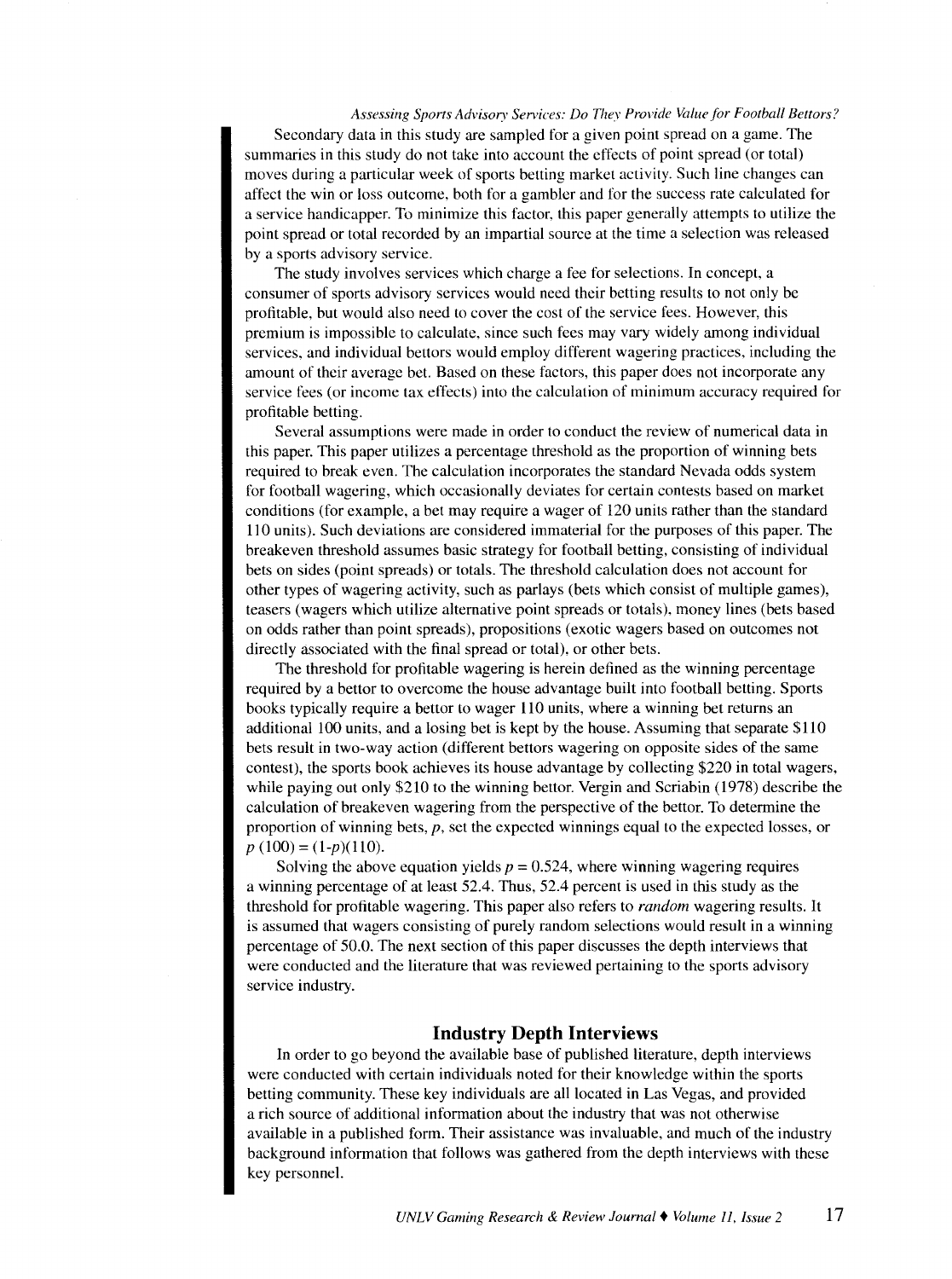#### *Industry Entry*

One feature of the sports advisory industry is the absence of barriers to entry. Essentially anyone can claim to be an expert handicapper. as there are no licensing requirements or regulatory agencies involved. Since revenues are derived primarily from telephone or Internet sales, operations can be "virtual" and conducted from any location. Capital investment can be minimal; there is no outright requirement for investment in a physical plant or office space, although some operators do have such facilities. Beyond the need for telephone or computer systems, the primary *Essentially anyone can claim to* 

through marketing efforts (personal communication, November 9, 2006). *are no licensing requirements or* 

# functiOnal reqmrements are to handicap sports and generate sales . *Industry Participants regulatory agencies involved.*

Operators in the industry span a wide range of organization size. The smallest operations consist of individuals who work from their homes. Some handicappers form coalitions and operate in groups, normally under the direction of one key individual; Jim Feist, Phil Steele, and Tim Trushel are examples of individuals who oversee such operations. One company, Winning Edge International (WNED), is a publicly traded corporation led by its chairman, Wayne Allen Root. The total number of operators in the industry is difficult to track; the minimal barriers to entry and exit allow the number of operations to fluctuate. One of the experts interviewed for this study stated that he has spoken with over 250 service handicappers, and estimated there could be a thousand such operations at any given time (personal communication, October 30, 2006).

#### *Revenue Generation*

Sports advisory services generate revenues in a variety of ways. A common format is the season package, where the consumer receives all selections issued by a service for the duration of a particular season (for example, the 2006 college football regular season) for a stated price. However, selections can be sold in any format: on an individual basis; on a weekend basis; on a monthly basis; for the post-season; or, any other conceivable combination. Prices can vary among service providers, and a single service may offer a variety of pricing plans. Some services also request clients to return a portion of all winning wagers which were made based upon the service's information (Traxler, 2005). WNED generates some of its revenues through advertising sales on its website and within its televised infomercial. Other services issue a newsletter or other publication which can be sold, or issued for free with the goal of generating advisory service sales.

#### *Industry Marketing and Promotional Practices*

To generate revenue, each sports advisory service utilizes some form of marketing; the forms they use can be as wide-ranging as the number of operators. Some operators have developed private clientele through personal relationships, and may not advertise at all. Some advertise heavily in gaming-related publications or on sports-oriented radio stations. Some operators purchase air time on radio or television, and run infomercials. Handicappers are frequent guests on sports radio shows, especially in Nevada, and may use the forum to publicize their telephone number or website (personal communication, November 9, 2006).

The absence of any industry oversight allows for great latitude with regard to marketing; some observers have questioned certain promotional practices in the industry. Advertising phrases such as "20-star play", "guaranteed winner", and "game of the year" are common (personal communication, October 30, 2006). Industry slang includes the term "lock", referring to a sports bet whose outcome is (supposedly) virtually certain. In reference to handicapping services, Kurson (2003) cited scams, including giving out both sides of the same game to different clients, and aggressive sales tactics. Traxler (2004) described one service's claims of extraordinary winning percentages, as well as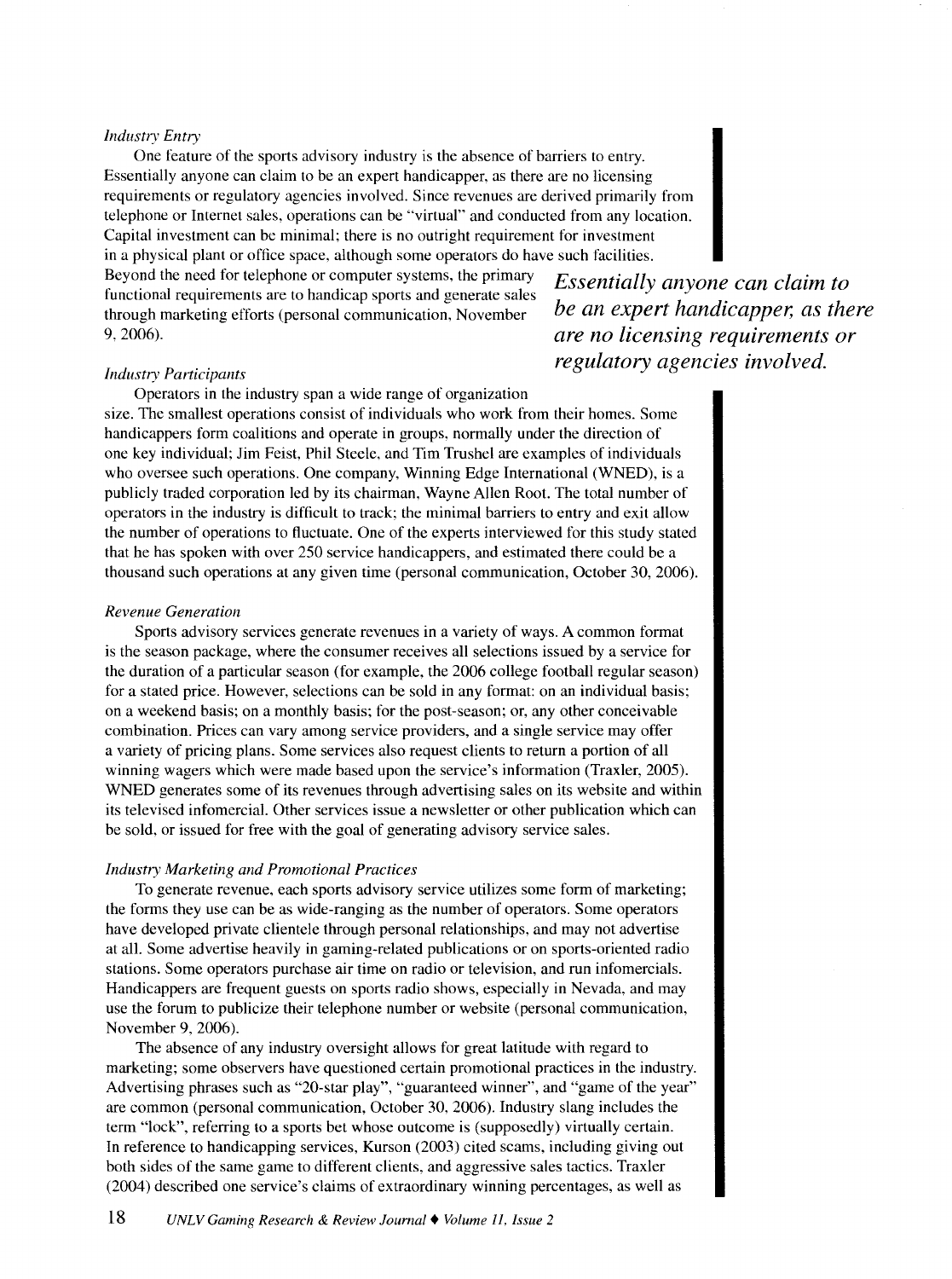#### *Assessing Sports Advisory Sen·ices: Do TheY Provide Va/uefor Football Bettors?*

forceful and frequent sales pitches. Reports of aggressive telemarketing efforts were echoed by one customer of a different service (personal communication. November 3. 2006). Another source corroborated the use of such 'boiler room' sales techniques by this particular firm (personal communication, November 17, 2006). One company ran a radio ad in Las Vegas which stated "this week. we have identified our college football underdog game of the year''; although the ad implied the selection was unique for the year. it ran for several consecutive weeks during the 2006 football season (personal communication, November 9, 2006). Still another company was rumored to have invented a fictional handicapper, who was advertised as being a statistics expert and a specialist in Ivy League sports (personal communication, 2006). Certainly, many services may attempt to operate without the use of questionable promotional practices. However, without regulatory oversight, consumers of these services seem to be left to operate under the concept of caveat emptor.

#### *Accuracy of Selections*

Beyond the various promotional practices mentioned above, another area of marketing focus for sports advisory services is the accuracy of selections, since consumers may judge the value of a particular service based on its ability to pick winners. One expert stated in a radio interview that he would want to sec the lifetime

*Another area of marketing focus* win/loss record of anyone claiming to be an expert handicapper *for sports advisory services is* (personal observation, October 20, 2006). Various efforts to  $\mu$ . The accuracy of selections, since  $\mu$  in the model of selections, since  $\mu$  and  $\mu$  are made within the measurement of selections, since  $\mu$  and  $\mu$  and  $\mu$  and  $\mu$  and  $\mu$  and  $\mu$  are  $\mu$  and  $\mu$  and  $\mu$ services track their own plays and publish the win/loss records of *consumers may judge the value of* their handicappers; for example, the website of the Sportsmemo *a particular service based on its* group includes the results of all its handicappers for the previous 30-day period. Certain websites operate as mo<br>*ability to pick winners*, services, and track the records of handicappe previous 30-day period. Certain websites operate as monitoring *abzarrengers*, and track the records of handicappers who participate on a voluntary basis; examples include the Sports Monitor

> of Oklahoma City, and the National Sports Monitor. Of course, there are some sports advisory services that make little mention of their previous records.

#### **Literature Review**

Academic literature pertaining directly to sports advisory services is very limited in scope. However, a great deal of published academic research has covered sports betting markets in general. The topic has been of interest due to potential comparisons of betting market efficiency to larger and more complex financial markets. The literature review of betting markets reveals three recurring themes: the degree of efficiency in the betting market; the potential for profitable betting strategies; and, the differing contributions of market funds from sophisticated and unsophisticated sources. These three topics, along with a review of the popular literature about sports handicapping, are discussed further below.

#### *Academic Literature Regarding the Effectiveness of Sports Handicappers*

Previous academic research pertaining directly to the effectiveness of sports advisory services is somewhat limited. Durham (2003) studied point spread markets and included the impact of two expert handicappers (Jim Harmon and Jeti Sagarin) for the years 1991 to 1998. Durham noted winning percentage performance against the spread for the two handicappers as 50.00 and 45.66 percent, respectively. Thus, he concluded that the two handicappers were only random in their ability to select point spread winners.

Cantinotti, Ladouceur and Jaques (2004) studied hockey bettors in Canada. They screened participants to identify a set of 'experts'. They concluded that expert hockey bettors did not achieve better monetary gains than chance would predict. They suggested that "the information used by bettors, along with near-misses, reinforce an illusion of control, and the so-called skills of sports bettors are cognitive distortions." Essentially,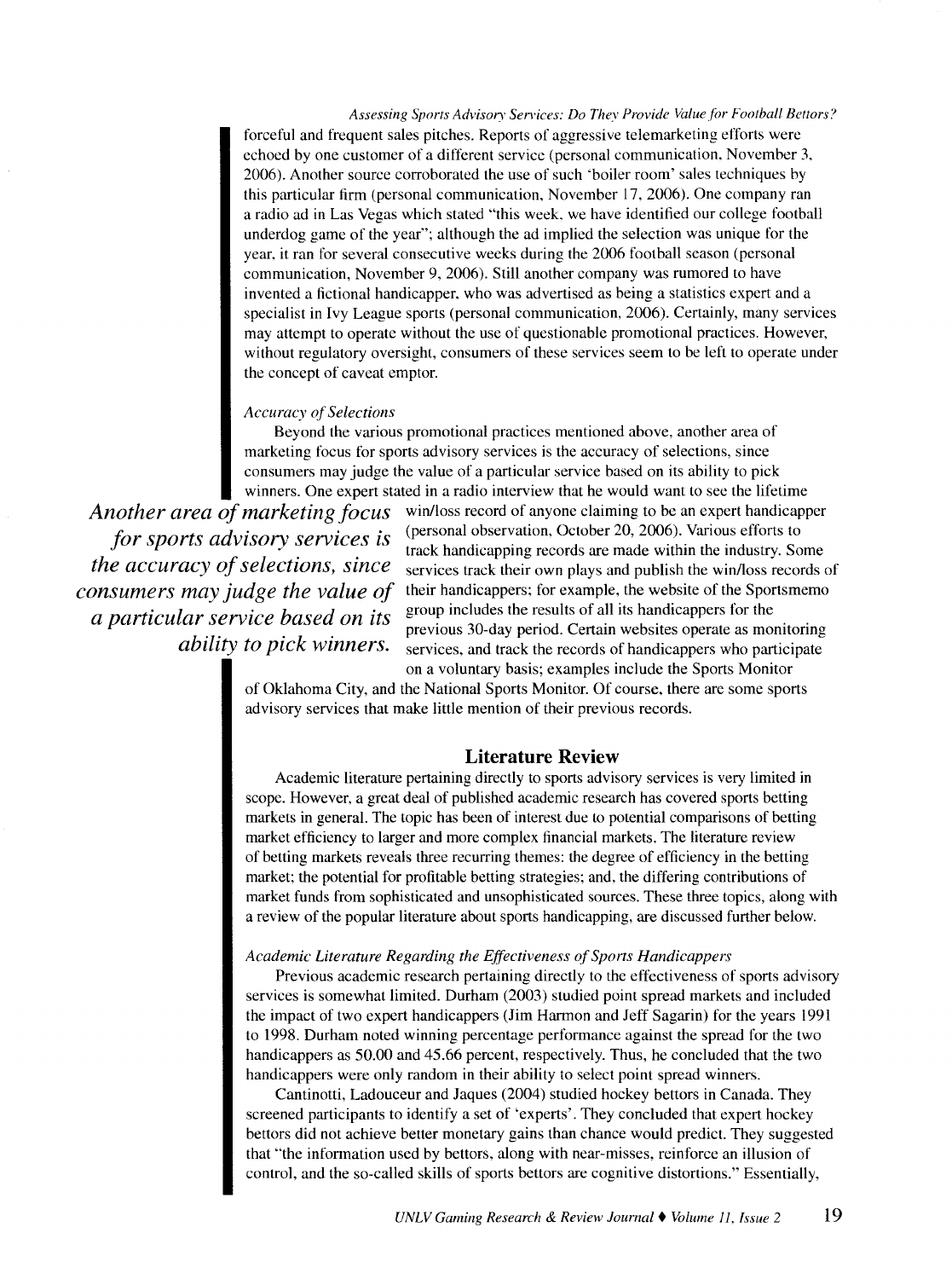these two studies both strongly question the ability of so-called "expert handicappers."

#### *Academic Literature Regarding Efficiency in Football Betting Markets*

A variety of academic research has identified a high level of efficiency in football betting markets. Pankoff ( 1968) summarized that National Football League (NFL) betting seems to be an efficient economic market analogous to the stock market, and that systematic error patterns are not large enough to be profitable to bettors. The results were found to be consistent with the theory of efficient markets. Sauer, Brajer, Ferris and Marr ( 1988) found that the 1983 and 1984 NFL seasons were uniformly consistent with the efficient market hypothesis.

Gandar, Zuber, O'Brien and Russo ( 1988) reviewed the NFL betting market with a dual test of market rationality, from a statistical and economic standpoint, with mixed results. Although their economic tests suggested that certain technical betting strategies could be profitable, their statistical tests detected no significant bias in point spreads. Lacey ( 1990) also studied NFL betting during the 1984-1986 seasons; his results supported an efficient betting market, but identified only a few profitable betting strategies among the 15 that were tested.

Golec and Tamarkin ( 1991) reviewed both NFL and college football betting markets for efficiency. Some bias was detected with NFL bettors, who tended to underestimate the home field advantage and too often bet on favorites. Dare and McDonald (1996) asserted that the model used by Golec and Tamarkin created biases by not incorporating 'pick-em' games (i.e., contests without a clear favorite between the two teams), resulting in inappropriate findings of market inefficiency. Dare and McDonald ( 1996) found no evidence against market efficiency.

Gray and Gray ( 1997) examined the NFL betting market using a statistical test. They identified some possible profitable strategies for the sample period which failed to produce positive returns on an out-of sample basis, and concluded that apparent long term inefficiencies may dissipate over time.

Dare and Holland (2004) reviewed previous studies on NFL betting market efficiency, and examined two specific betting strategies suggested by previous authors. They cited some appearance of a bias favoring home underdogs, but noted that the factor does not appear consistently from season to season. They noted no evidence of momentumbased inefficiency. On an overall basis, they were unable to reject the market efficiency hypothesis.

Sauer (2005) reflected on the state of betting market research and noted the continued reference to the efficient market hypothesis. He urged additional research into betting markets, but concluded that the efficient market hypothesis will remain a central theme. Boulier, Stekler and Amundson (2006) tested the efficiency of the NFL betting market for efficiency for the years 1994-2000. They found efficiency within the market, with no information beyond the point spread that would explain the outcome of games. On the whole, the articles discussed above suggest that sports betting markets display a great deal of inherent efficiency.

#### *Academic Literature Suggesting Profitable Betting Opportunities*

Some researchers have suggested that the football betting market may not be fully efficient, and have suggested that some profitable betting opportunities may exist. In many cases, such findings were directly challenged by subsequent research, or qualified by the authors themselves. Vergin and Scriabin ( 1978) concluded that discernible, biased patterns exist in the setting of point spreads. Furthermore, such patterns appear to be of sufficient magnitude to allow the development of profitable betting strategies, which were identified as the heavy underdog, turnaround team, and strongest team strategies. However, the findings of the Vergin and Scriabin article were tested by Tryfos. Casey, Cook. Leger and Py1ypiak (1984), who could not support the wisdom of betting based on previous patterns. They noted that only 3 of the 70 strategies suggested could be called profitable.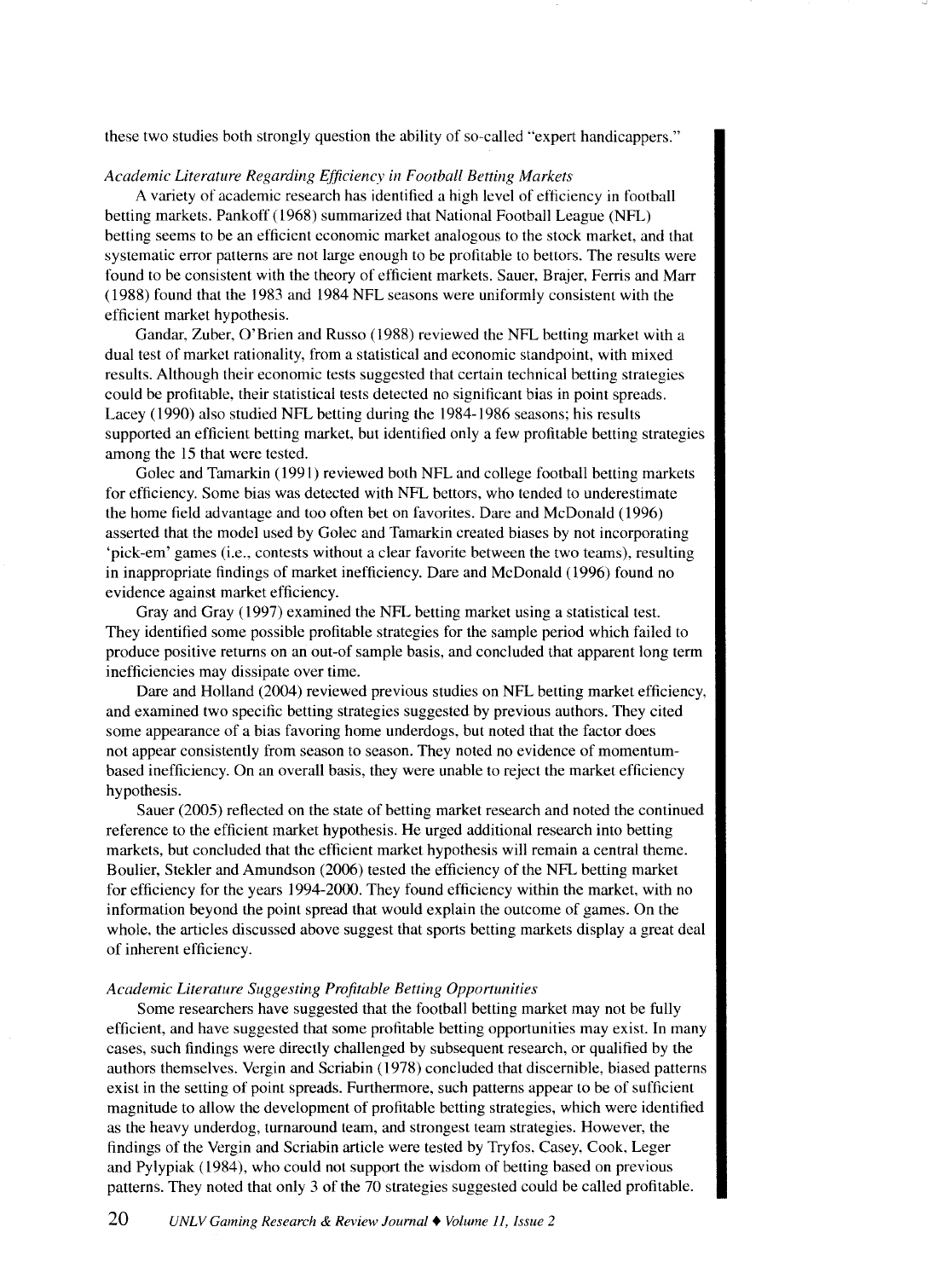*Assessing Sports Advisory Services: Do They Provide Value for Football Bettors?*  Furthermore, the three strategies would require a syndicate to be feasible. meaning that profit could only be achieved by exploiting differences in point spreads among different sports books.

Zuber, Gandar and Bowers ( 1985) suggested that speculative inefficiencies exist in the National Football League (NFL) betting market. and offered a possible betting strategy based on predicted point spreads which may produce profitable returns. However, the findings of the article were directly challenged by Sauer, Brajer. Ferris and Marr ( 1988), who concluded that a betting strategy based on the supposed inefficiency were shown to experience substantial losses when extended out of the sample.

Lacey (1990) reviewed NFL betting over the 1984 through 1986 seasons. The results supported an efficient betting market, although three profitable strategies were identified. These included: (i) betting against teams which covered or failed to cover the previous two weeks; (ii) betting on teams with the lowest average loss margins and betting against teams with the highest average loss margins; and, (iii) betting against teams that won games by more than 20 points in the previous week. However, Lacey noted that the presence of three profitable betting strategies out of fifteen tested may itself be a result of random factors over the sample period, with no guarantee of future predictability.

Golec and Tamarkin ( 1991) reviewed both NFL and college football betting markets for efficiency. Some bias was detected with NFL bettors. who tended to underestimate the home field advantage and too often bet on favorites. However, these findings were challenged by Dare and MacDonald ( 1996), who asserted that the model used by Golec and Tamarkin created biases by not incorporating 'pick-em' games, resulting in inappropriate findings of market inefficiency, although a bias for home teams in 'pickem' games may be possible. Sauer ( 1998) noted a phenomenon in the previous studies which identified potentially profitable wagering strategies: that is, sightings of profitable wagering rules are occasionally reported, but often disappear on subsequent investigation.

Vergin and Sosik (1999) examined home field advantage in NFL football from 1981 through 1996. They asserted that betting on home teams for prominent games (such as Monday night and playoff games) represented a profitable betting strategy. However, they cautioned that earlier strategies published by one set of researchers had been shown to be unsuccessful by subsequent researchers, and that market adjustments could eliminate apparent winning strategies.

Paul, Weinbach and Weinbach (2003) examined college football betting markets for efficiency over a 25 year period (from 1976-2000). They found some inefficiency related to betting on underdogs. and asserted that betting on underdogs of more than 28 points represented a profitable betting strategy. Paul and Weinbach (2005) examined the college football and arena football totals markets, and asserted that over bets are favored by the public, resulting in possible profitable betting strategies on under bets. Although many of them were challenged by other researchers, the number of articles suggesting that profitable betting opportunities exist indicates some possible market inefficiency that may allow for certain profitable betting strategies.

#### *Academic Literature Regarding Market Participants and Separate Pools of Funds*

Many of the previously cited articles suggest that some market inefficiency may result from the existence of separate types of participants, or separate pools of funds. Regarding their economic test of the NFL betting market, Gandar, Zuber, O'Brien and Russo (1988) suggested that the pool of funds bet by the unsophisticated public is dominant to the pool from knowledgeable bettors, and that certain technical betting strategies could be decidedly profitable. In his 1990 study of NFL betting, which identified three potentially profitable betting strategies, Lacey noted that the efficiency in the betting market does not in itself imply complete accuracy of point spreads; the market could allow for certain unprofitable strategies to be balanced by profitable strategies. The Golec and Tamarkin (1991) study suggested a difference between the proportion of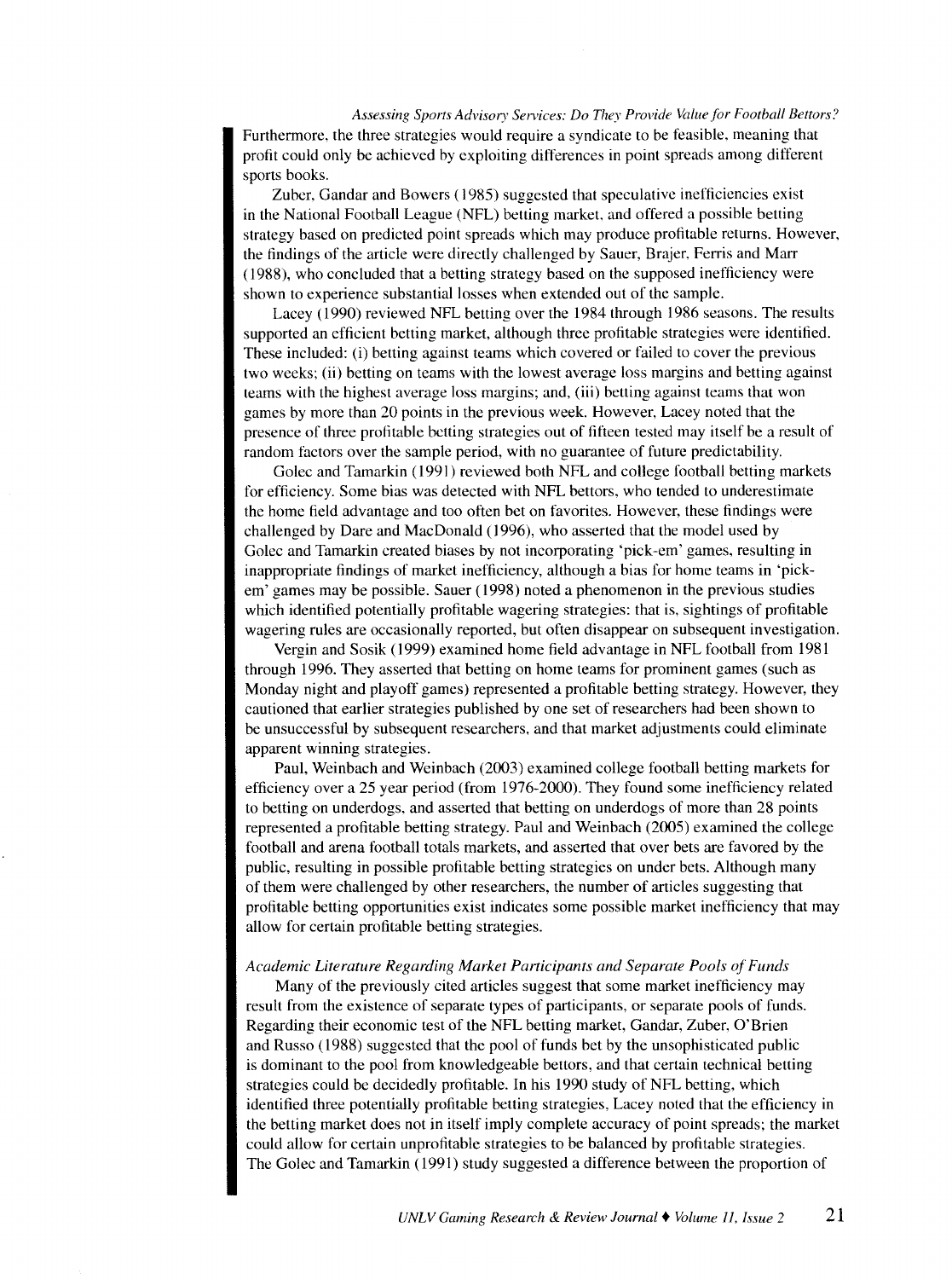unsophisticated gambler funds and professional gambler funds. The article stated that 70 percent of NFL wagering comes from unsophisticated gamblers, as opposed to 50 percent in college football betting. Paul, Weinbach and Weinbach (2003) asserted that some inefficiency may be due to the greater presence of uninformed bettors in the college football point spread market, due to restrictions on betting limits by sports books, which inhibit the participation of informed bettors.

Dare, Gandar, Zuber and Pavlik (2005) concluded that line moves in college football are the result of truly private information among a limited number of bettors. Similar to the results of the 2003 study, Paul and Weinbach (2005) concluded that inefficiencies in the college and arena football totals markets may be due to limits placed on informed bettors, which allows for uninformed bettors to dominate the market. These articles clearly argue for the activity of separate types of participants within the football betting market.

#### *Popular Literature Regarding Sports Handicapping Services*

The popular media tend to express some doubt toward the effectiveness of sports advisory services. Kurson (2003) stated flatly: "they don't work," citing a general failure to provide real handicapping services. In an example of media skepticism, Kim and Mravic (200 1) conducted a small-scale experiment for *Sports lllustrated* covering one week of NFL action. They compared the selections of one service handicapper to picks made by four other individuals: a telephone psychic: a four-year-old boy; a sea lion: and, Mark Cuban (owner of the Dallas Mavericks professional basketball team). In this article, the handicapper recorded 6 wins and 8 losses, with better records posted by the sea lion and Mark Cuban.

Kurson (2003) also made the assertion that truly expert handicappers would simply make wagers with their selections, rather than sell their picks to the public. This line of reasoning is not uncommon. One expert stated that he is somewhat skeptical of handicappers who do not "step to the window" to back their opinions with their own funds (personal communication, 2006). Similarly, a professional sports gambler (Fezzik, 2006) wrote: "Many sports service handicappers bet little to nothing on their selections, and I don't respect them for it". The frequency of comparisons between handicapper ability and professional gambler ability warrants some further analysis of the latter segment of the sports betting market.

#### *The Activity of Professional Gamblers*

In the sports betting community, there are handicappers and gamblers who earn money through wagering rather than through sports advisory channels. The portion of the sports betting market consisting of true professional gamblers is unclear. One expert estimated that, at most, five percent of market participants actually earn positive returns, through skilled use of information and collaboration with other gamblers (personal communication, November 9, 2006). Bustillo (2006) profiled the famous Las Vegas gambler Steve Fezzik, who employs knowledge of statistics to exploit perceived market imbalances, changes in point spreads, and arbitrage betting opportunities. Fezzik bets his own personal funds, and also functions within a group of knowledgeable investors who pool resources. During football season, this group of gamblers and handicappers meets weekly to discuss upcoming games and potentially profitable betting opportunities (personal communication, November 17, 2006). These two comments lend support to the previous academic findings that certain activity in the betting market is the result of information used among a limited number of participants (Dare, Gandar, Zuber & Pavlik, 2005).

Bustillo (2006) estimated that Fezzik may wager an average of \$60,000 per day, although Fezzik himself indicated that this estimate may be somewhat high (personal communication, November 17, 2006). Nevertheless, such information may indicate that a small portion of knowledgeable market participants may account for a significant proportion of wagering activity in dollar terms. This correlates to academic observations that activity in the betting market includes separate pools of funds, those from knowledgeable bettors and those from the unsophisticated public (Golec and Tamarkin, 1991).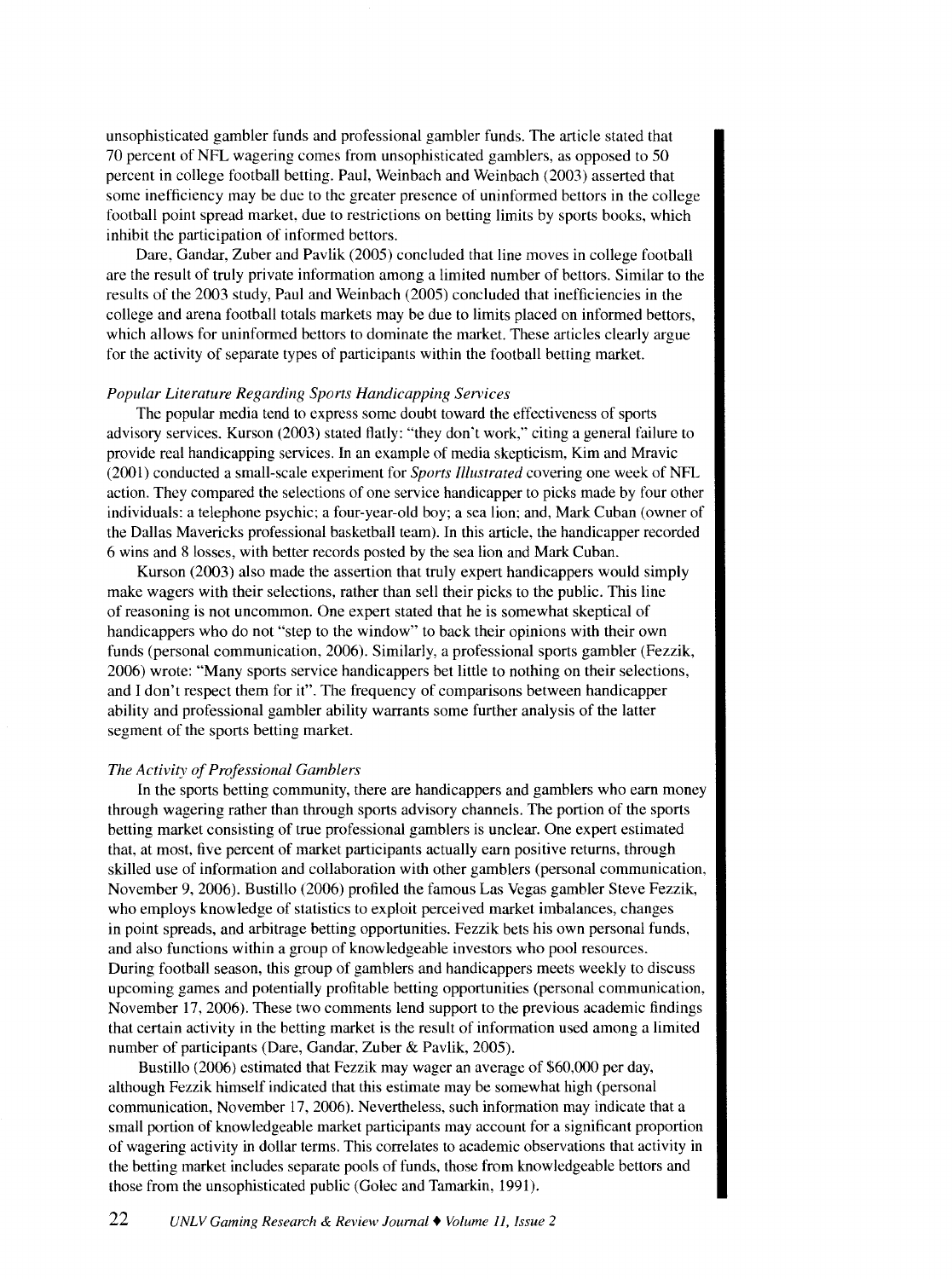#### Assessing Sports Advisory Services: Do They Provide Value for Football Bettors?

#### *Literature Review Summary*

In summary, the literature pertaining directly to sports advisory services is limited, but both academic and popular sources tend to discount the ability of sports handicappers to outperform the market. Numerous articles tested the efficiency in the football betting market, with many concluding that efficiency does exist. Several studies offered potentially profitable betting strategies, although many of these strategies were directly challenged by subsequent academic research. These findings suggest a balance of opinions between those who portray an efficient market. and those who suggest that certain inefficiencies and profitable betting strategies may exist. Thus, there is support for the presence of an efficient market in football betting, but there is also the possibility that certain profitable betting strategies may exist. In addition, knowledgeable participants (i.e., true handicapping 'experts') are deemed to exist in the sports betting market. News accounts have documented the activity of these professional gamblers, who seem to comprise a portion of this knowledgeable market. The extent to which service handicappers, or their clients, also participate in the knowledgeable market is unclear. Similarly, the actual handicapping ability of these sports advisory services is unknown.

The overview of sports advisory services indicated two factors that characterize the industry: the lack of barriers to entry; and, the absence of regulatory oversight. The situation seems to have resulted in the presence of a large number of operators, many of whom resort to the use of questionable promotional practices in their quest to drive revenue. News accounts and other sources have documented the activity of professional gamblers in the sports betting market. This information would correspond to academic suggestions that the activity in the football betting market may consist of separate pools of funds: unprofitable funds from unsophisticated sources: and profitable funds from sophisticated individuals. The extent to which either pool includes the activity of sports advisory services is unclear from the qualitative data. Next, the paper will review the methodology that was used in this study to perform a quantitative analysis of the ability of sports advisory services to accurately predict outcomes of football games.

#### **Quantitative Methodology**

This paper uses secondary data sources for the quantitative review of sports advisory service effectiveness. The sources include a large data set (Data Set 1) from a sports monitoring service, as well as three additional data sets (Data Sets 2 through 4) selected on a convenience sampling basis. All data were tabulated on Microsoft Excel spreadsheet software. For three of the four tests. data were copied directly from source websites, in order to accommodate the volume of data and to reduce the possibility of error from manual input. Spreadsheet totals were checked to verify correspondence to total figures included with the source data. One test (Data Set 3) included manual entry of results into the spreadsheet, and the results were cross-checked back to the printed results to ensure accuracy. All four datasets are available from the authors of this study, but have not been included in this paper due to space limitations.

The literature review of sports betting markets included several references to the activity of knowledgeable bettors, or professional gamblers. To assess this factor, this paper utilizes results from one source (Data Set 4) where the selections of two professional gamblers were made public. Because readily accessible data regarding the activity of professional gamblers is limited (since this information tends to be closely held by such individuals). the data set was selected on a convenience sampling basis and is relatively small. Nevertheless, the results offer a comparison of professional gambler ability to sports advisory service handicapper activity.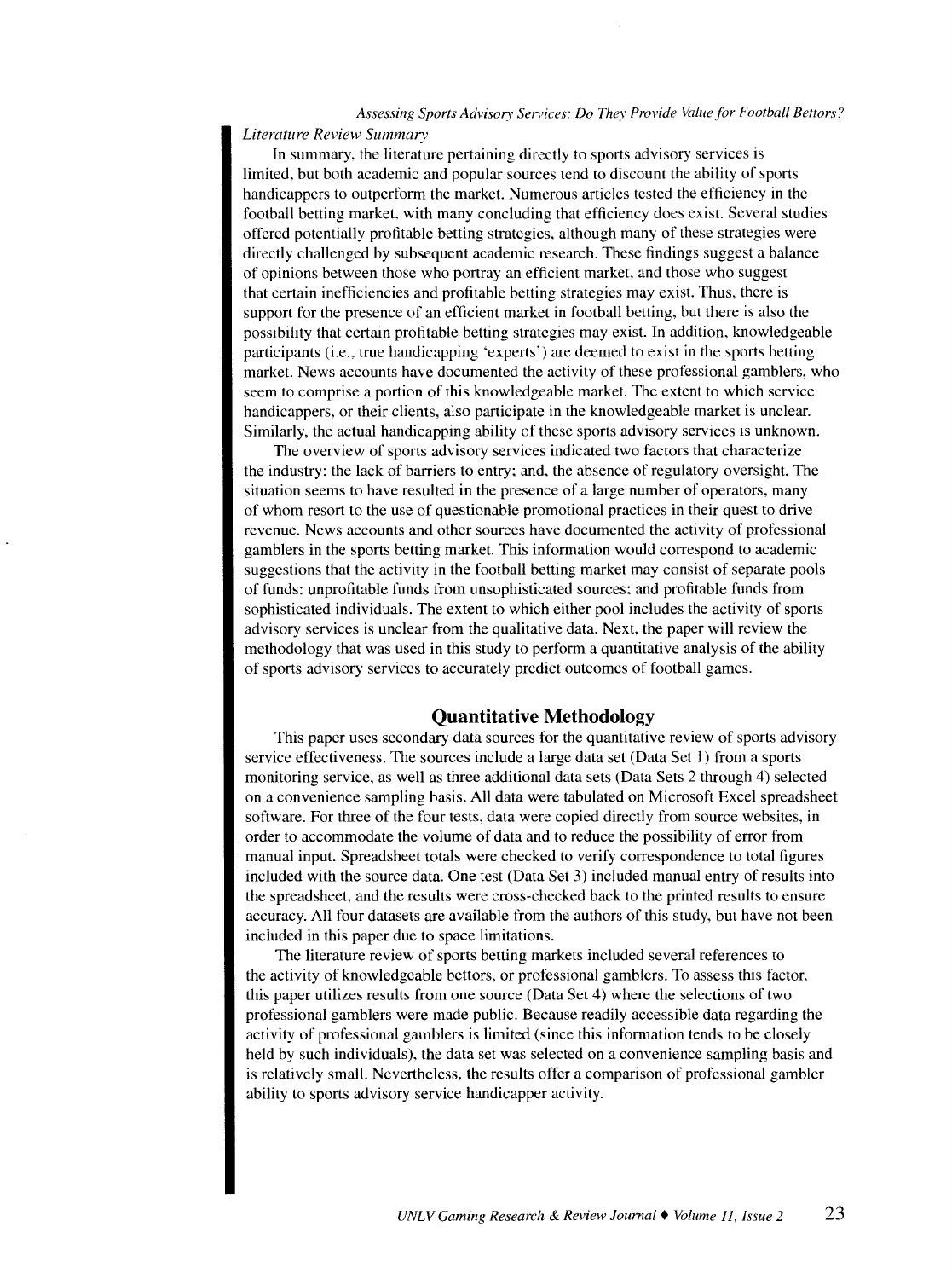#### *Data Set 1*

The most significant source of data in this paper includes records from the National Sports Monitor (NSM), an Internet service which tracks the win/loss performance of sports advisory services. Service handicappers participate on a voluntary basis, but must agree to several rules governing the monitoring process. The site utilizes several safeguards to increase the likelihood of accurate tracking:

- once a service signs up for monitoring and submits selections, the results cannot be removed;
- sports advisory services are instructed to submit picks throughout a particular season; to prevent services from being highly ranked based on a small number of early season selections, services are ranked based on units of profit rather than basic win/loss percentage;
- the point spread assigned to any selection is based on the current market line at the time the selection is submitted; and,
- all selections are made available on the web site 10 minutes after each game has started, to allow for independent monitoring of plays, and to eliminate the possibility of selections being altered on an after-the-fact basis.

The data from the NSM includes NFL and college football selections for the period of August 2002 through October 23, 2006, and includes over 128,000 selections.

#### *Data Set 2*

This dataset reviews statistical winning percentages by a sample of handicappers who participated in the 2006 *Leroy's Invitational* radio contest. The contest is sponsored by American Wagering Inc. (AWl), a publicly traded company that operates the Leroy's chain of sports books in Nevada. The program's host stated that AWl has no direct involvement in any sports advisory service; their sponsorship is simply to stimulate interest in sports betting and increase awareness of the Leroy's brand (personal communication, October 30, 2006).

This contest was conducted on a weekly basis throughout the football season. Participants include sixteen service handicappers. Each week, two handicappers each made seven football selections for the upcoming weekend, with the winner moving on to a subsequent round. Each selection was given a weight ranging from 1 to 7 units; the data in this paper is evaluated on both a raw and weighted basis. Selections were graded based on the point spread or total in effect at Leroy's when selections were submitted, the evening of the contest. The data set examined in this paper includes the opening round selections from the sixteen handicappers, for a total of 112 selections.

#### *Data Set 3*

The third data set includes statistical winning percentages by a sample of eleven handicappers, whose records were listed on the website of the sports advisory service SportsMemo.com. The data set includes a total of 572 selections, from September 21 through October 30, 2006. A limited number of the selections were weighted as "2 unit" plays; the data in this paper are evaluated on both a raw and weighted basis.

Due to the nature of the source, the data are subject to certain limitations. The advisory service includes the selections of separate handicappers, who may issue opposing selections for the same game. For some of these opposing selections, it was noted that the listed point spread differed between the favorite and the underdog. In certain cases, the spread used as the basis for measurement had a positive effect on the overall outcome tabulated for the handicappers. For example, for the Notre Dame at Michigan State game on September 23. 2006, the Notre Dame selections were listed with a point spread of -2.5, while the Michigan State selections were listed as +3. Since Notre Dame won the game by 3 points, the Notre Dame selections were listed as winners while the Michigan State selections were listed as pushes. Because the service encourages clients to "shop" for the best lines, this practice may correspond to the outcome available for bettors. However. this factor may slightly skew the numerical results by slightly increasing the calculated winning percentage. For the purposes of this paper, the data set was evaluated on an "as is" basis, according to the results published by the service.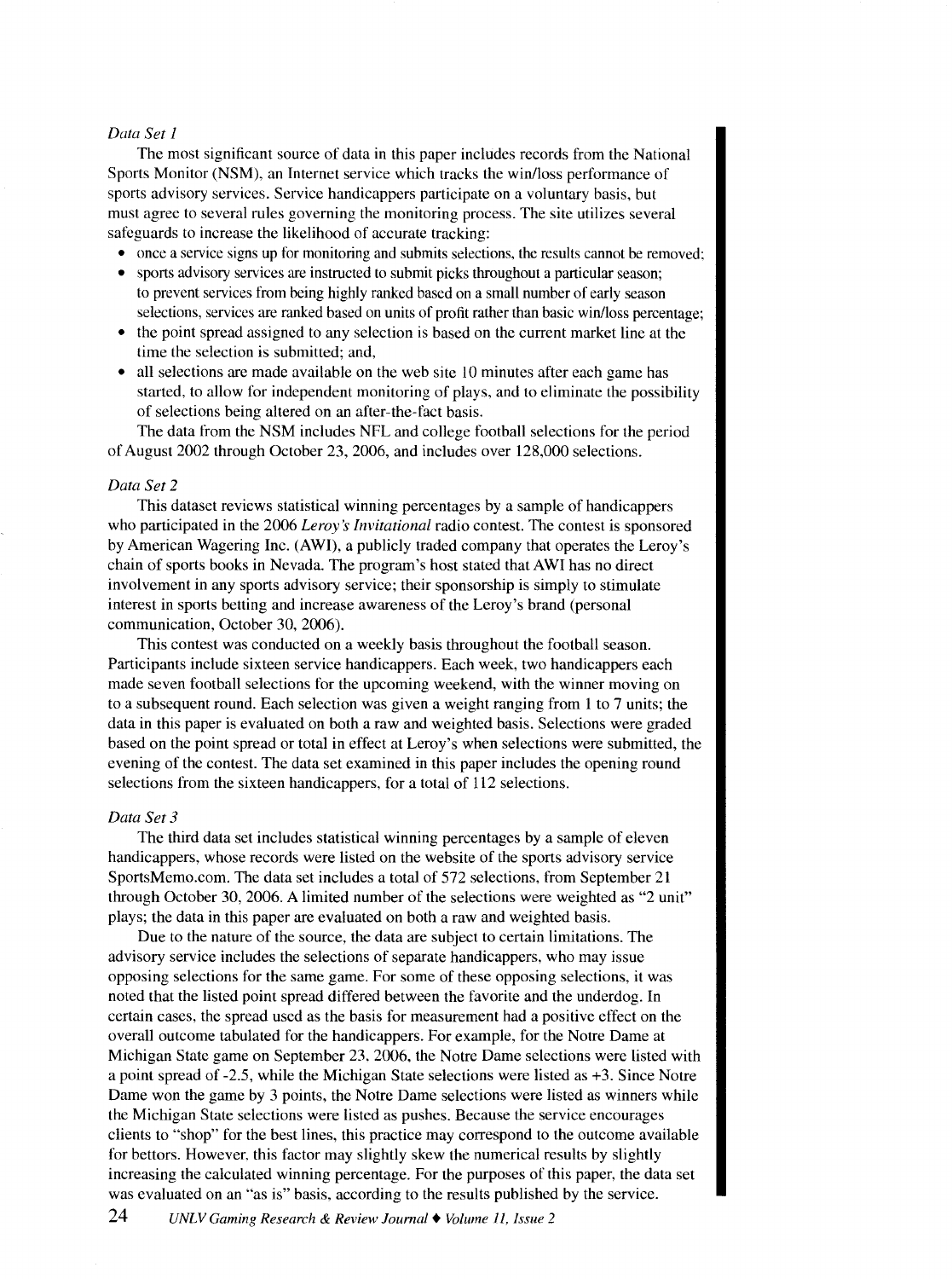#### *Assessing Sports Advisory Services: Do They Provide Value for Football Bettors?*

#### *Data Set4*

The final data set does not pertain to sports advisory services, but rather involves statistical winning percentages by two professional gamblers (Nick Bogdanovich and Steve Fezzik). who participated in a *'Beat Bogdanovich'* radio promotion. The contest required an entry fee of \$25.000 from each participant, with the winner receiving the total of \$50,000 in a winner-take-all format. For purposes of this paper. the entry fee requirement may have provided an incentive to simulate the demand for personal wagering performance required of professional bettors. The format of the contest required each contestant to make six selections per week throughout the 2006 football season. Selections were weighted equally, and graded based on the point spread or total which was in effect at Leroy's when selections were submitted, the day of the contest. The data set includes a total of 144 selections.

#### **Results of Quantitative Analysis**

The results of the quantitative analysis of the data used in this study will be discussed according to each individual data set, beginning with the first data set.

#### *Data Set 1*

The National Sports Monitor listed results of 128,980 service handicapper selections for the period of August 2002 through October 23, 2006. The results are summarized in Table 1. The selections resulted in an aggregate winning percentage of 50.39. For the entire period, the accuracy of handicappers was similar for NFL selections (50.50 percent) and college football selections (50.31 percent). No full season. in either NFL or college football, met the 52.4 percent threshold of accuracy required for profitable betting.

#### **Table 1. Summary of Handicapper Results from the National Sports Monitor**

|                       | Number of    | Number of  |                                    |        |          |  |  |  |  |
|-----------------------|--------------|------------|------------------------------------|--------|----------|--|--|--|--|
| Season                | Handicappers | Selections | Wins                               | Losses | Win $\%$ |  |  |  |  |
| <b>NFL Selections</b> |              |            |                                    |        |          |  |  |  |  |
| 2006                  | 80           | 2,880      | 1,427                              | 1,453  | 49.55%   |  |  |  |  |
| 2005                  | 128          | 11,314     | 5,645                              | 5,669  | 49.89%   |  |  |  |  |
| 2004                  | 159          | 16,493     | 8,273                              | 8,220  | 50.16%   |  |  |  |  |
| 2003                  | 134          | 13,524     | 6,828                              | 6,696  | 50.49%   |  |  |  |  |
| 2002                  | 123          | 11,595     | 6,011                              | 5,584  | 51.84%   |  |  |  |  |
| Subtotal              |              | 55,806     | 28,184                             | 27,622 | 50.50%   |  |  |  |  |
|                       |              |            |                                    |        |          |  |  |  |  |
|                       |              |            | <b>College Football Selections</b> |        |          |  |  |  |  |
| 2006                  | 73           | 4,514      | 2,334                              | 2,180  | 51.71%   |  |  |  |  |
| 2005                  | 114          | 12,738     | 6,561                              | 6,177  | 51.51%   |  |  |  |  |
| 2004                  | 152          | 18,850     | 9,359                              | 9,491  | 49.65%   |  |  |  |  |
| 2003                  | 126          | 16,926     | 8,484                              | 8,442  | 50.12%   |  |  |  |  |
| 2002                  | 87           | 20,146     | 10,075                             | 10,071 | 50.01%   |  |  |  |  |
| Subtotal              |              | 73,174     | 36,813                             | 36,361 | 50.31%   |  |  |  |  |
|                       |              |            |                                    |        |          |  |  |  |  |
|                       |              |            | <b>Combined Selections</b>         |        |          |  |  |  |  |
| 2006                  |              | 7,394      | 3,761                              | 3,633  | 50.87%   |  |  |  |  |
| 2005                  |              | 24,052     | 12,206                             | 11,846 | 50.75%   |  |  |  |  |
| 2004                  |              | 35,343     | 17,632                             | 17,711 | 49.89%   |  |  |  |  |
| 2003                  |              | 30,450     | 15,312                             | 15,138 | 50.29%   |  |  |  |  |
| 2002                  |              | 31,741     | 16,086                             | 15,655 | 50.68%   |  |  |  |  |
| <b>Grand Total</b>    |              | 128,980    | 64,997                             | 63,983 | 50.39%   |  |  |  |  |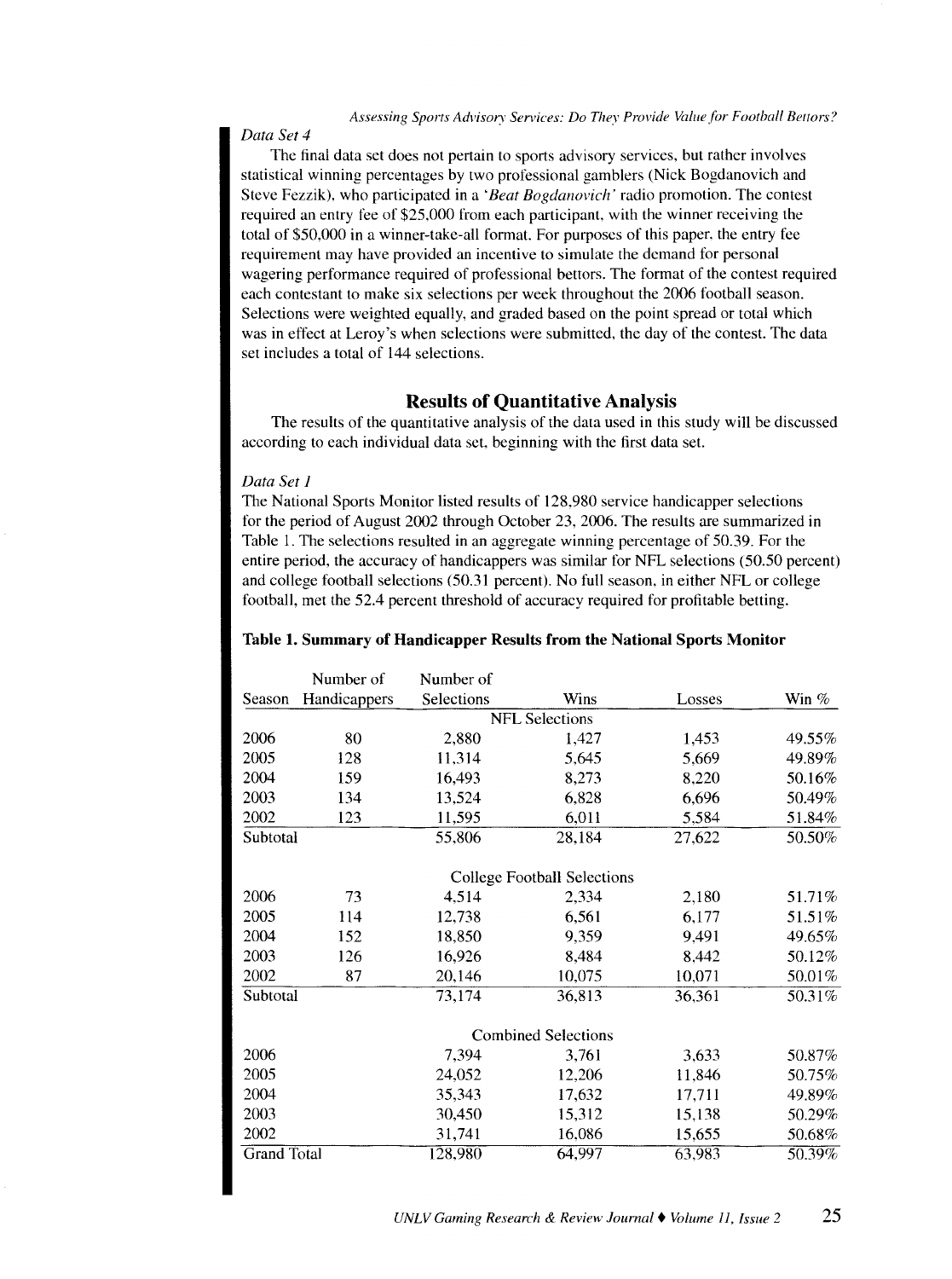#### *Data Set 2*

The selections of service handicappers from the first round of the 2006 *Leroy s Invitational* are summarized in Table 2. The radio contest yielded a total of 112 selections; the aggregate winning percentage was 46.73. The contest also incorporated a unit differential, where each handicapper ranked their seven selections over a range of **1** to 7 units. When the results were modified to incorporate the unit differential, the weightedaverage results yielded a winning percentage of 49.42. Neither winning percentage met the threshold for profitable betting.

|            |                         |            |                |                | <b>Raw Results</b> |         |                |      | <b>Weighted Results</b> |
|------------|-------------------------|------------|----------------|----------------|--------------------|---------|----------------|------|-------------------------|
| Weekend    | Handicapper             | Selections | Won            | Lost           | Push               | Win $%$ | Won            | Lost | Win $\%$                |
| 9/10/2006  | Al McMordie             | 7          |                | 6              | 0                  | 14.3%   | $\overline{2}$ | 26   | 7.1%                    |
| 9/10/2006  | Bryan Leonard           | 7          | 2              | 5              | 0                  | 28.6%   | 6              | 22   | 21.4%                   |
| 9/16/2006  | <b>Steve McLaughlin</b> | 7          | $\overline{c}$ | 5              | $\theta$           | 28.6%   | 8              | 20   | 28.6%                   |
| 9/16/2006  | Marc Lawrence           | 7          | 3              | 3              | I                  | 50.0%   | 15             | 11   | 57.7%                   |
| 9/23/2006  | Ken Weitzner            | 7          | 4              | 3              | $\theta$           | 57.1%   | 19             | 9    | 67.9%                   |
| 9/23/2006  | "Sooner" Adam           | 7          | 5              | 2              | 0                  | 71.4%   | 21             | 7    | 75.0%                   |
| 10/1/2006  | Tony Ricci              | 7          | 3              | 4              | $\overline{0}$     | 42.9%   | 13             | 15   | 46.4%                   |
| 10/1/2006  | Andy Iskoe              |            | $\overline{2}$ | 4              | 1                  | 33.3%   | 13             | 12   | 52.0%                   |
| 10/8/2006  | "Krackman"              | 7          | 4              | 3              | 0                  | 57.1%   | 22             | 6    | 78.6%                   |
| 10/8/2006  | <b>Stephen Nover</b>    |            | 4              | 2              | 1                  | 66.7%   | 19             | 4    | 82.6%                   |
| 10/15/2006 | "Doc"                   |            | 4              | 3              | 0                  | 57.1%   | 18             | 10   | 64.3%                   |
| 10/15/2006 | <b>Wayne Peters</b>     |            | 3              | 4              | 0                  | 42.9%   | 8              | 20   | 28.6%                   |
| 10/22/2006 | Jorge Gonzalez          | 7          | 3              | 4              | 0                  | 42.9%   | 8              | 20   | 28.6%                   |
| 10/22/2006 | Erin Ryunning           | 7          | $\overline{c}$ | 4              | 1                  | 33.3%   | $\tau$         | 16   | 30.4%                   |
| 10/29/2006 | Alf Musketta            | 7          | $\overline{4}$ | 3              | 0                  | 57.1%   | 19             | 9    | 67.9%                   |
| 10/29/2006 | Paul Sonner             | 7          | 4              | $\overline{2}$ | 1                  | 66.7%   | 15             | 11   | 57.7%                   |
|            | Totals                  | 112        | 50             | 57             | 5                  | 46.73%  | 213            |      | 218 49.42%              |

|                      | Table 2. Summary of Results from Leroy's Invitational Handicapping Contest, |  |  |
|----------------------|-----------------------------------------------------------------------------|--|--|
| <b>Opening Round</b> |                                                                             |  |  |

Notes: Raw results grade all selections as **1** unit plays; weighted results include selections rated by each handicapper, from **1** to 7 units; pushes are ignored in calculating the winning percentage.

#### *Data Set 3*

A total of 572 handicapping selections were obtained from the sports advisory service Sportsmemo.com, for the period of September 21 through October 30, 2006. The results are summarized in Table 3. The aggregate winning percentage for these selections was 51.82, assuming equal units wagered on every contest. The site also listed certain of the posted selections as "2 unit" plays. When the results were modified to incorporate the unit differential, the weighted-average winning percentage was 51.20. Neither winning percentage met the threshold for profitable wagering.

#### **Table 3. Summary of Results from Sportsmemo.com, September 21, 2006 through October 30, 2006**

|             |            |      | <b>Weighted Results</b> |        |         |      |                    |         |
|-------------|------------|------|-------------------------|--------|---------|------|--------------------|---------|
| Handicapper | Selections | Wins | <b>Losses</b>           | Pushes | Win $%$ | Wins | $_{\text{Losses}}$ | Win $%$ |
| A           | 41         | 26   | 14                      |        | 65.00%  | 30   | 19                 | 61.22%  |
| B           | 55         | 22   | 30                      | 3      | 42.31%  | 24   | 32                 | 42.86%  |
| $\mathbf C$ | 64         | 22   | 40                      | 2      | 35.48%  | 26   | 48                 | 35.14%  |
| D           | 39         | 24   | 15                      | 0      | 61.54%  | 33   | 19                 | 63.46%  |
| E           | 74         | 40   | 30                      | 4      | 57.14%  | 46   | 35                 | 56.79%  |
| F           | 42         | 18   | 21                      | 3      | 46.15%  | 20   | 27                 | 42.55%  |
| G           | 62         | 33   | 25                      | 4      | 56.90%  | 35   | 29                 | 54.69%  |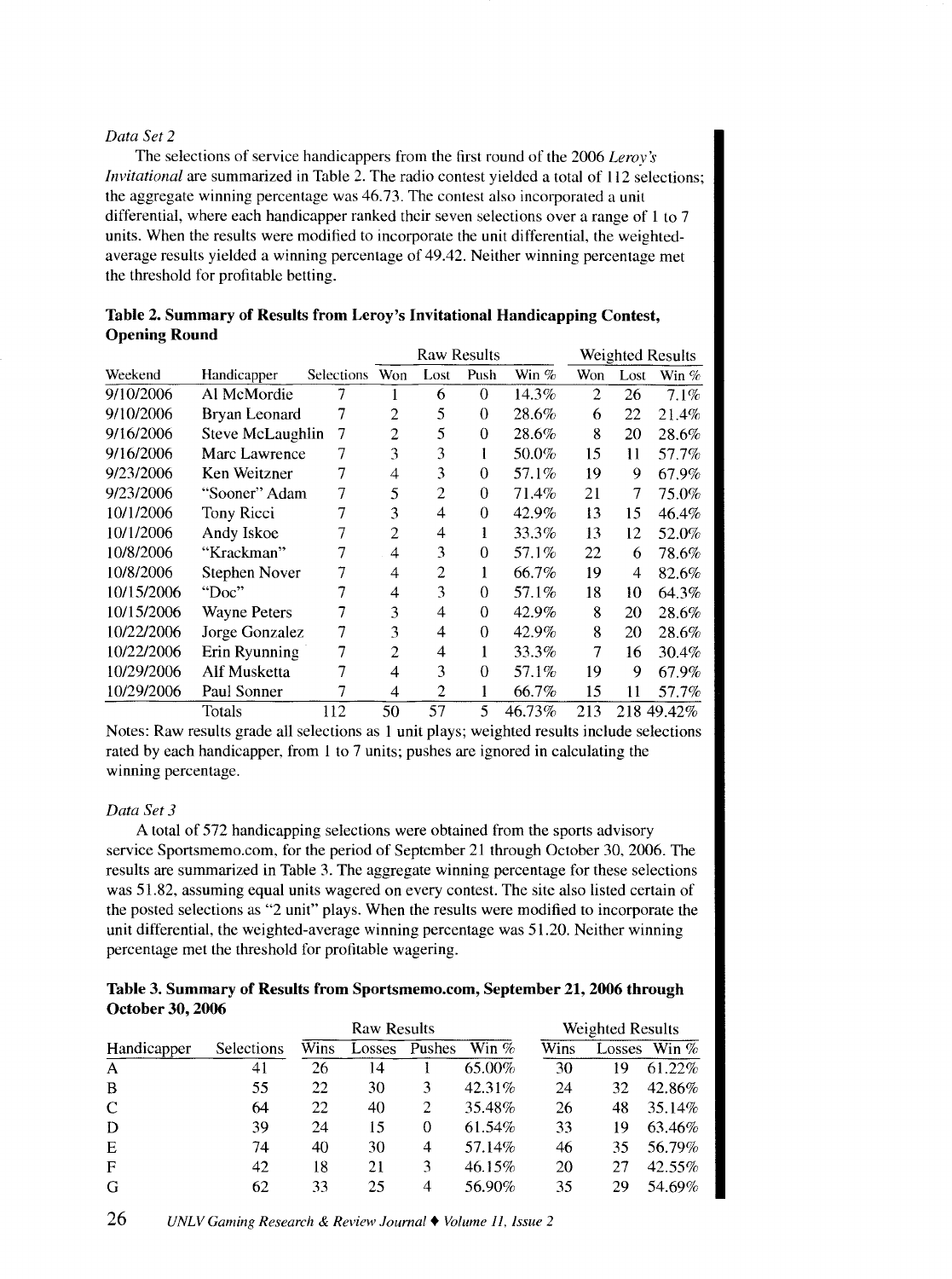|        |     |     |     |    | Assessing Sports Advisory Services: Do They Provide Value for Football Bettors? |     |     |        |
|--------|-----|-----|-----|----|---------------------------------------------------------------------------------|-----|-----|--------|
| - H    | 65  | 33  | 29  |    | 53.23%                                                                          | 37  | 35. | 51.39% |
|        | 50  | 25  | 25  |    | 50.00%                                                                          | 26  | 26. | 50.00% |
|        | 38  | 18  | 17  | 3  | 51.43%                                                                          | 19  |     | 52.78% |
|        | 42  | 23  | 18  |    | 56.10%                                                                          | 25  | 19  | 56.82% |
| Totals | 572 | 284 | 264 | 24 | 51.82%                                                                          | 321 | 306 | 51.20% |

Notes: Raw results grade all selections as 1 unit plays; weighted results grade plays as 1 or 2 units, as designated by the website; pushes are ignored in the calculation of winning percentage.

#### *Data Set4*

A total of 144 selections were obtained from the 2006 *Beat Bogdanovich* radio contest, summarized in Table 4. The aggregate results for the two professional gamblers yielded a winning percentage of 62.96. Bogdanovich posted an overall accuracy of 61.43 percent. while Fezzik posted results of 64.62 percent. The performance of each gambler, and both gamblers combined. exceeded the threshold for profitable wagering. This was the only one of the four cases ( datasets) examined in which the profitability threshold was exceeded.

**Table 4. Summary of Results from the Beat Bogdanovich Professional Gambler Contest** 

| Week               | Selections      | Wins                    | Losses                  | Pushes           | Win $%$              |
|--------------------|-----------------|-------------------------|-------------------------|------------------|----------------------|
|                    |                 | <b>Steve Fezzik</b>     |                         |                  |                      |
| 9/10/2006          | 6               | $\overline{c}$          | 4                       | $\mathbf 0$      | 33.33%               |
| 9/17/2006          | 6               | 5                       | $\boldsymbol{0}$        | 1                | 100.00%              |
| 9/24/2006          | 6               | 4                       | 1                       | 1                | 80.00%               |
| 10/1/2006          | 6               | 5                       | $\mathbf 0$             |                  | 100.00%              |
| 10/8/2006          | 6               | 1                       | $\overline{c}$          | 3                | 33.33%               |
| 10/15/2006         | 6               | 4                       | $\overline{c}$          | $\boldsymbol{0}$ | 66.67%               |
| 10/22/2006         | 6               | 4                       | $\overline{c}$          | $\mathbf 0$      | 66.67%               |
| 10/29/2006         | 6               | 3                       | $\overline{\mathbf{3}}$ | $\boldsymbol{0}$ | 50.00%               |
| 11/4/2006          | 6               | $\overline{4}$          | $\overline{2}$          | $\theta$         | 66.67%               |
| 11/11/2006         | 6               | 4                       | 1                       | 1                | 80.00%               |
| 11/18/2006         | 6               | $\overline{4}$          | $\overline{c}$          | $\theta$         | 66.67%               |
| 11/25/2006         | 6               | $\overline{c}$          | $\overline{4}$          | $\boldsymbol{0}$ | 33.33%               |
| Subtotal           | $\overline{72}$ | $\overline{42}$         | $\overline{23}$         | $\overline{7}$   | $\overline{64.62\%}$ |
|                    |                 | Nick Bogdanovich        |                         |                  |                      |
| 9/24/2006          | 6               | 3                       | 3                       | $\theta$         | 50.00%               |
| 9/17/2006          | 6               | 5                       | $\bf{0}$                | 1                | 100.00%              |
| 9/24/2006          | 6               | 4                       | $\overline{c}$          | $\theta$         | 66.67%               |
| 10/1/2006          | 6               | 5                       | 1                       | $\theta$         | 83.33%               |
| 10/8/2006          | 6               | 1                       | $\overline{4}$          | 1                | 20.00%               |
| 10/15/2006         | 6               | 3                       | $\overline{3}$          | $\theta$         | 50.00%               |
| 10/22/2006         | 6               | $\overline{3}$          | $\overline{\mathbf{3}}$ | $\theta$         | 50.00%               |
| 10/29/2006         | 6               | 3                       | $\overline{\mathbf{3}}$ | $\mathbf 0$      | 50.00%               |
| 11/4/2006          | 6               | 5                       | $\mathbf{1}$            | $\theta$         | 83.33%               |
| 11/11/2006         | 6               | 4                       | $\overline{c}$          | $\theta$         | 66.67%               |
| 11/18/2006         | 6               | 5                       | $\mathbf{I}$            | $\theta$         | 83.33%               |
| 11/25/2006         | 6               | $\overline{c}$          | 4                       | $\theta$         | 33.33%               |
| Subtotal           | $\overline{72}$ | $\overline{43}$         | $\overline{27}$         | $\overline{2}$   | 61.43%               |
|                    |                 | <b>Combined Results</b> |                         |                  |                      |
| <b>Grand Total</b> | 144             | 85                      | 50                      | 9                | 62.96%               |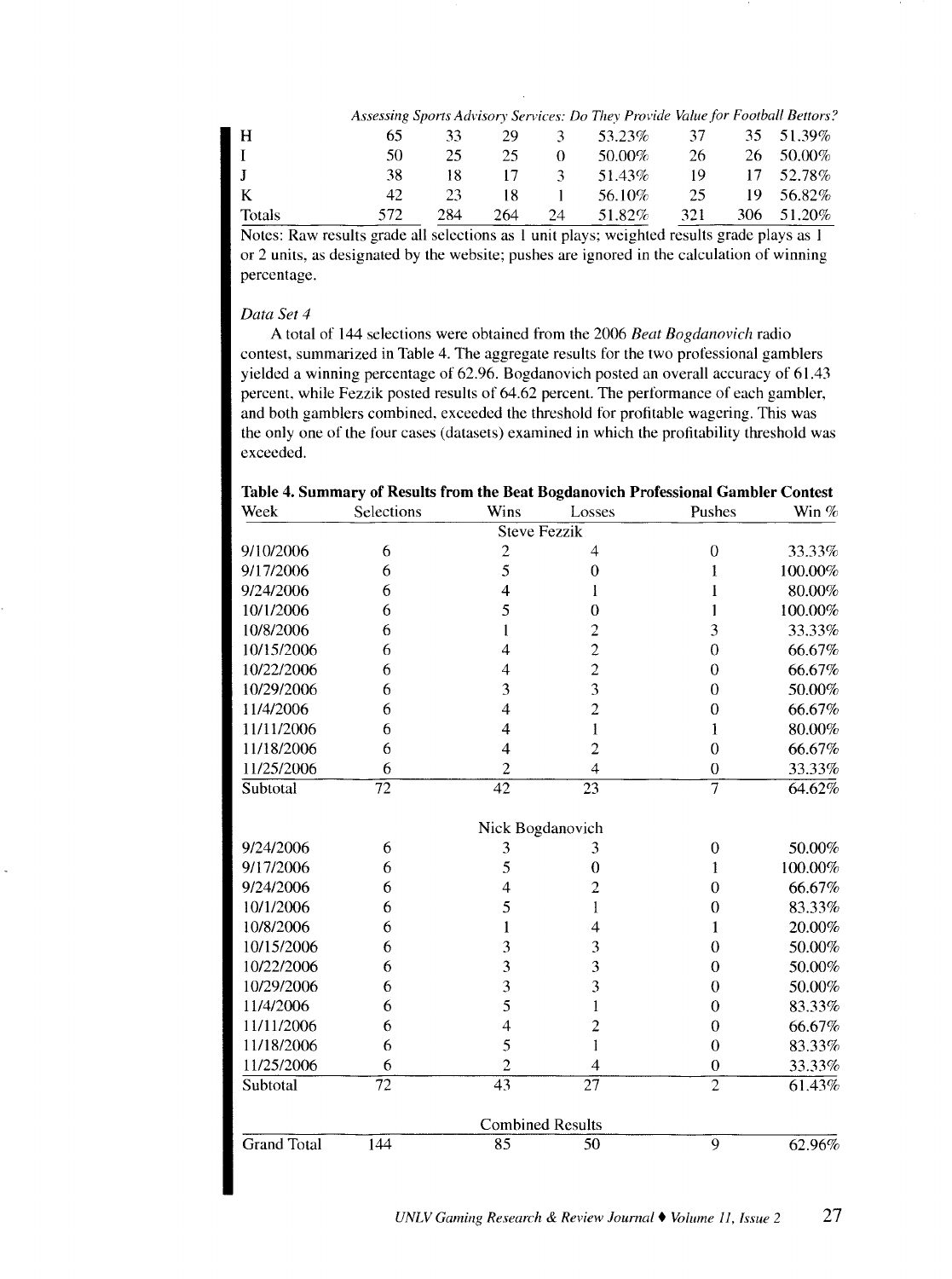#### **Conclusions and Limitations from Quantitative Data Review**

Three sets of secondary data were used to evaluate the effectiveness of sports service handicappers, and none of them exceeded the threshold for profitable wagering. The aggregate result of 50.39 percent from the large sample in this study is much closer to a random result than it is to the breakeven threshold (52.4 percent). The results from the two convenience samples of service handicappers (46.73 and 51.82 percent) correlate with the results from the larger data set. These findings also provide further support for the perspective in the literature, that the football betting market is very efficient, and that it is difficult for any betting system to overcome the house advantage and the inherent efficiency of the football betting market.

Some academic research has asserted that the overall efficiency in the market may be the result of a balance between the pool of funds from unprofitable bettors, and the pool of funds from profitable bettors. Although the sample size is relatively small, it is interesting to note that the winning percentages posted by the two professional gamblers reviewed in this study (64.62 and 61.43 percent) both exceeded the threshold for profitable wagering. On the whole, the results from the four samples indicate that professional gamblers may play a role in the so-called profitable pool, while sports advisory service handicappers may not. This finding is consistent with the general perspective of the key industry participants who were interviewed for this study.

Several limitations of the data analysis in this study must be noted. The results from the overall sample of sports advisory service handicappers do not necessarily apply to every *individual* handicapper. Academic research suggests that certain betting strategies have been shown to be profitable, at least over limited periods of time. While the profitability of individual betting strategies tends to dissipate over time, it may be possible fur a skilled individual handicapper to "stay ahead of the curve" and take advantage of newly profitable strategies as they emerge. The interview subjects for this paper cited a few specific service handicappers whose opinions are valued, and who are perceived as being able to outperform the market. For example, the weekly information forum of professional gamblers includes the participation of at least one active service handicapper (personal communication, November 17, 2006). The data and the academic research both leave open the possibility that a very skilled handicapper may be able to overcome the efficiency in the market. However, it may be unlikely that an average consumer of sports advisory services could similarly distinguish the truly capable performers out of the general population of all such services, which apparently produce only random results.

Further, the conclusions which can be drawn solely from the convenience sample of professional gamblers (Data Set 4) are limited. The presence of only one sample precludes comparisons to other professional gambler data sets. Additionally, the 62.96 percent results from the particular contest were exceptional, even according to the standards of the participants. One expert handicapper advises that a professional gambler would be satisfied by consistently winning 54 percent of personal selections, and might expect contest results, which allow for greater selectivity, to yield from 55 to 60 percent (personal communication, November 17, 2006). Despite these factors, the conclusions drawn from the sample size of 144 selections may still provide relevance for a comparison with the records of sports service handicappers, in view of the qualitative data regarding professional gambler activity that was noted in this study.

### **Recommendations for Future Research**

Much of the quantitative data in this study summarizes the results from groups of service handicappers. Although the overall results tend to drift toward the random selection benchmark of 50 percent, the results do not rule out the possibility for certain individual handicappers to outperform the betting market. Additional evaluation of the large data samples in this study may detect certain handicappers who consistently over-perform or under-perform. Such information may be valuable as information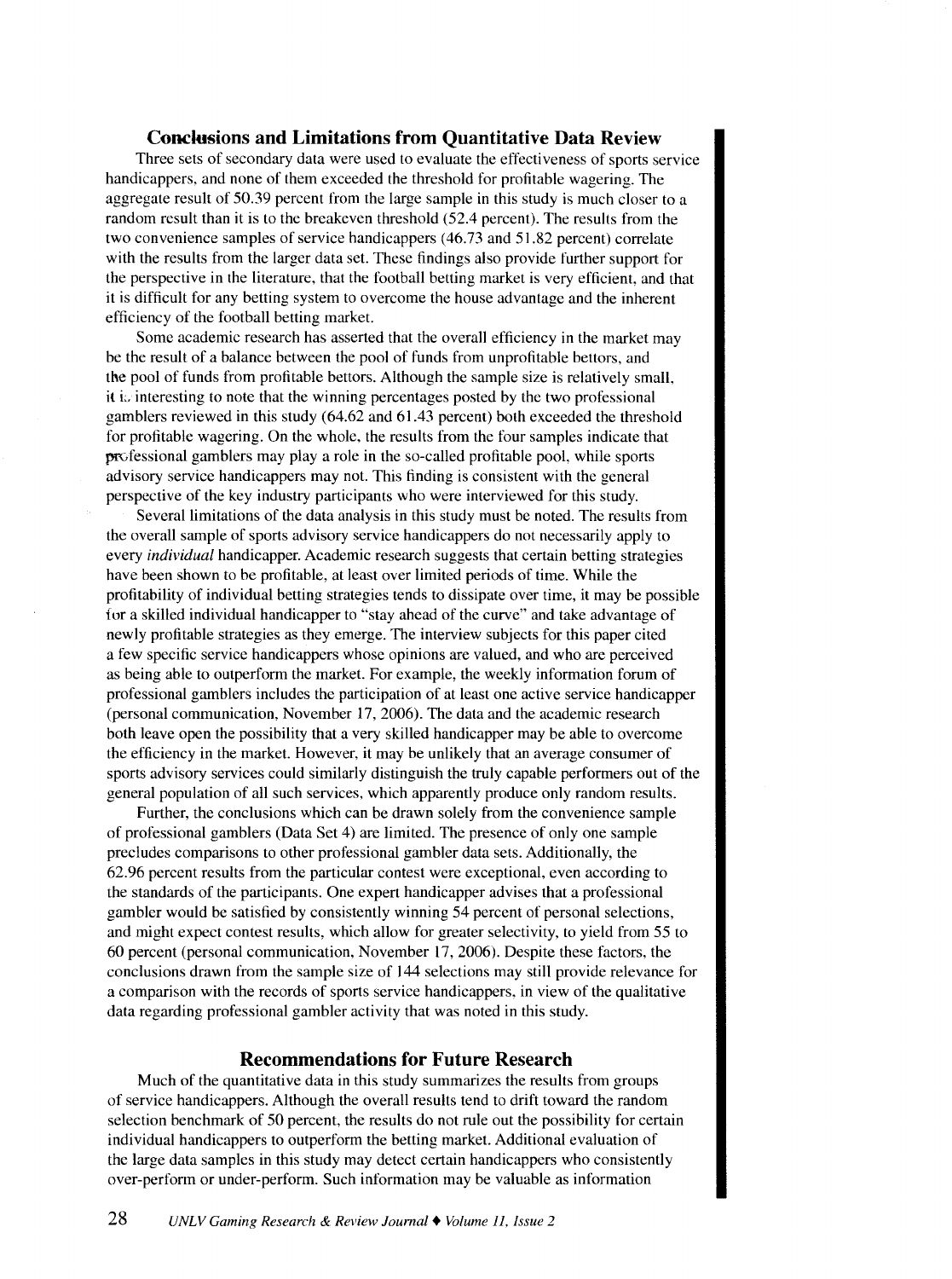*Assessing Sports Advisory Services: Do They Provide Value for Football Bettors?*  to consumers. or may expand on the concept regarding separate pools of funds from knowledgeable and unknowledgeable market participants.

It would also be beneficial to understand the extent to which consumers actually use sports advisory services. and the reasons for their usc. Personal interviews, questionnaires. or other research methods may provide insight into the use of these services from the consumer perspective. Such research may also provide insight which crosses over with other research topics. including the psychology of gambling. For example, an expert handicapper (personal communication, November 9, 2006) advised that the consumer motivation for the purchase of these services is driven not by logic, but by greed. Unfortunately, data regarding consumer use of services may be difficult to obtain, as any service may be reluctant to share customer information with a researcher.

Finally, many comparisons could be made between sports betting markets and financial markets. Studies have shown that mutual fund managers in financial markets often produce returns no greater than the overall market, as measured by market indices. As such, it may be possible to correlate the ability of "experts" in sports betting (sports service handicappers) to the ability of experts in financial markets (stock brokers or mutual fund managers).

#### **Conclusion**

The results of this study offer several important insights. Both academic research and the quantitative data reviewed in this study suggest that the overall sports betting market is quite efficient, and opportunities for profitable betting are limited. Despite these factors, essentially anyone can call themselves an "expert" handicapper and enter the sports advisory service industry. The situation seems to have resulted in the presence of a large number of sports advisory services, which are relatively random in their ability to provide winning selections.

The possibility does exist for a skilled participant to outperform the market. However, the information reviewed in this paper suggests that the skilled individuals who participate in the football betting market are professional gamblers, and not the sports advisory service handicappers. The focus of the sports advisory service industry seems to be as much (or more) on its own marketing initiatives to build a revenue stream, and not on the needs of its consumers, who desire winning selections.

These findings have definite implications for potential consumers of sports advisory services. The random choice of a sports advisory service by a bettor would also likely result in random betting results. In order to avoid this outcome, this paper suggests that the most important factor for finding a qualified advisor may be the participation of that individual as an active professional gambler. Otherwise, the overall results of quantitative testing indicate that sports advisory service selections for football certainly do not meet the threshold for profitable wagering, and are similar to the results which could be expected from the mere flip of a coin.

#### **References**

- Boulier. B., Stekler, H., & Amundson, S. (2006). Testing the efficiency of the National Football League betting market. *Applied Economics, 38,* 279-284.
- Bustillo, M. (2006, April 1). When you wager, he wins; Fezzik makes his living as a sports gambler in Las Vegas. *Los Angeles Times.* Retrieved October 8, 2006, from http://proquest.umi.com
- Candiotti, M., Ladouceur, R., & Jacques, C. (2004). Sports betting: Can gamblers beat randomness? *Psychology of Addictive Behaviors, 18(2),* 143-147.
- Dare, W.. & Holland, A. (2004). Efficiency in the NFL betting market: Modifying and consolidating research methods. *Applied Economics, 36,* 9-15.
- Dare, W., & MacDonald, S. (1996). A generalized model for testing the home and favorite team advantage in point spread markets. *Journal of Financial Economics, 40,*  295-318.